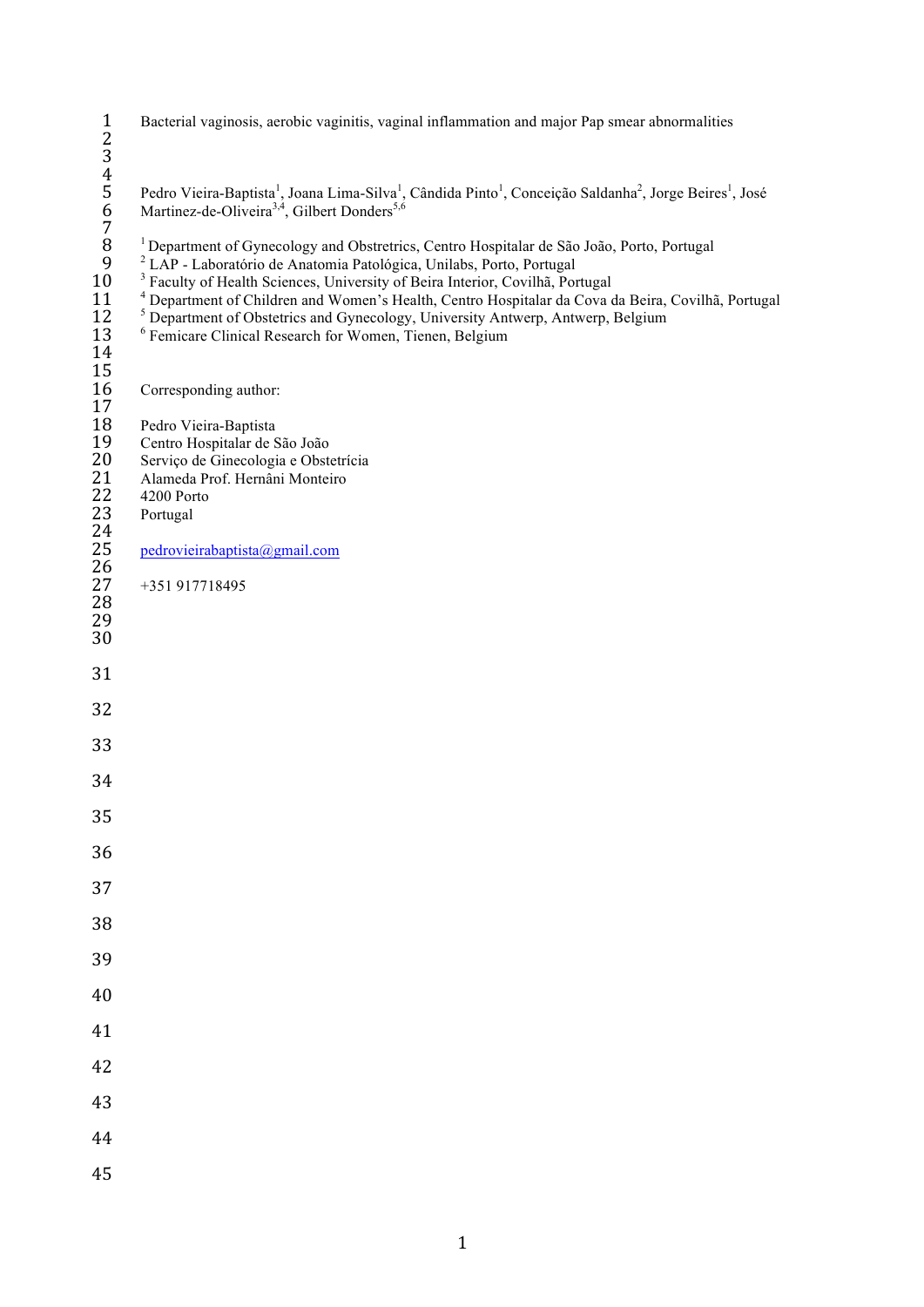Abstract

 Purpose: To evaluate the impact of the vaginal milieu on the presence of abnormal Pap smears and a positive HPV test.

- Methods: Cross sectional study, conducted between June 2014 and May 2015, evaluating the vaginal discharge by fresh wet mount microscopy and comparing these data with Pap smear findings. Wet mount slides were scored for bacterial vaginosis (BV), aerobic vaginitis (AV), presence of Candida, and *Trichomonas vaginalis*. Cytologic evaluation was done on all Pap smears according to Bethesda 55 criteria. Cobas<sup>©</sup> HPV (Roche) test was performed for Human Papilloma Virus (HPV) detection.
- Results: 622 cases were evaluated. The mean age was 41.6±10.65 (21-75) years.

 Eighty-three women (13.3%) had a cytology result worse than low-grade squamous intraepithelial lesion (LSIL). When comparing this group with the one with normal or minor (atypical squamous cells of undetermined significance (ASC-US) or LSIL) Pap smear abnormalities, there were no differences in the presence of Candida (32.5% *vs*. 33.2%, *p*=1.0), absence of lactobacilli (38.6% *vs*. 32.5%, *p*=0.32) or BV (20.5% *vs*. 13.2%, *p*=0.09). On the other hand, moderate/severe inflammation (msI) (41.0% *vs*. 28.8%, *p*=0,04), moderate/severe AV (msAV) (16.9% *vs*. 7.2%, *p*=0.009) and msAV/BV (37.3% *vs*. 20.0%, *p*=0.001) were more common in women with such major cervical abnormalities.

 No significant association was found between deviations of the vaginal milieu and high risk HPV infection.

 Conclusion: The presence of msI or msAV, but not BV, are independently associated with an increased risk of major cervical cytological abnormalities, but not with HPV infection.

- Keywords: aerobic vaginitis, bacterial vaginosis, inflammation, Pap test, vaginal flora, wet mount, bacterial vaginosis, HPV
-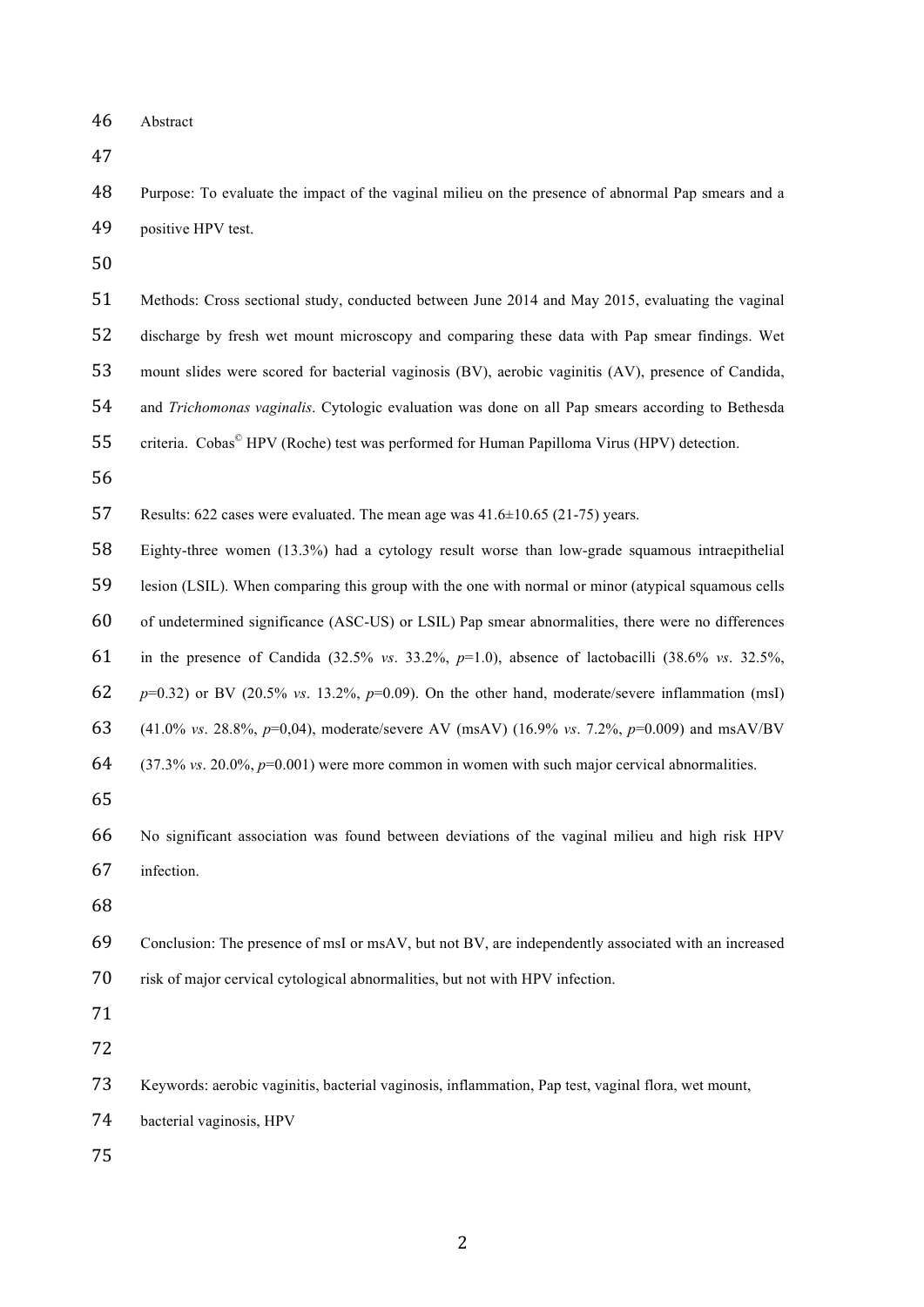76

## 77 Introduction

78

79 Aerobic vaginitis (AV) was first described by Donders et al. in  $2002<sup>1</sup>$ . It is characterized by the 80 presence of immature epithelial cells, a disturbed population of *Lactobacilli*, the presence of aerobic 81 pathogens and inflammation (evaluated by the number of leucocytes and their toxic appearance). The 82 pathogens involved are enteric bacteria (*Escherichia coli, Staphylococcus aureus,* group B 83 streptococcus, and enterococci), and lack of oestrogen is also believed to play a role in its origin<sup>2,3</sup>. The 84 extreme presentation of AV is comparative to what is known as 'desquamative inflammatory vaginitis'  $85$  . (DIV) <sup>2,4</sup>. It is postulated that AV is the aerobic counterpart of anaerobic bacterial vaginosis (BV). In 86 some cases, mixed presentations (AV and BV) can be found, representing either a transient form or 87 prolonged co-infection<sup>3</sup>. Indeed, the vaginal milieu cannot be seen as a static system, but rather as a 88 complex dynamic system.

89 AV is still not widely known and so it is under diagnosed by many clinicians, and may even have been 90 mistaken as BV in several former studies<sup>5</sup>. Indeed, in major studies discussing the role of a disturbed 91 vaginal flora in preterm labour, AV hardly ever has been acknowledged as a potential risk factor<sup>6,7</sup>, 92 despite its clear pathogenic role<sup>3,8–1112</sup>. Hence, the lack of recognition of AV may explain some of the 93 conflicting results found among studies involving BV.

94 AV, being present in 2-12%<sup>13-16</sup> of women, has been implied as a possible cause of serious adverse 95 gynaecological and obstetric outcomes, such as an increased risk to acquire sexually transmitted  $96$  diseases (including Human Immunodeficiency Virus)<sup>17</sup>, premature rupture of membranes, preterm 97 labour and ascending chorioamnionitis<sup>18</sup>.

98 Jahic et al<sup>19</sup>, in 2013, added to this list an increased risk of having a LSIL Pap smear result. These 99 authors concluded that the association was independent of being high-risk HPV (HR-HPV) positive, 100 and that treating AV would decrease the number of abnormal Pap test results.

101 Role of the persistent infection by one of the high risk HPVs in the development of cervical cancer is 102 well established<sup>20</sup>. Although the infection is common, few patients develop high-grade lesions or 103 invasive cancer. As the progression risk is still poorly understood, several factors need to be 104 investigated, including smoking, contraception, presence of sexually transmitted diseases, as well as 105 factors from the vaginal milieu  $2<sup>1</sup>$ .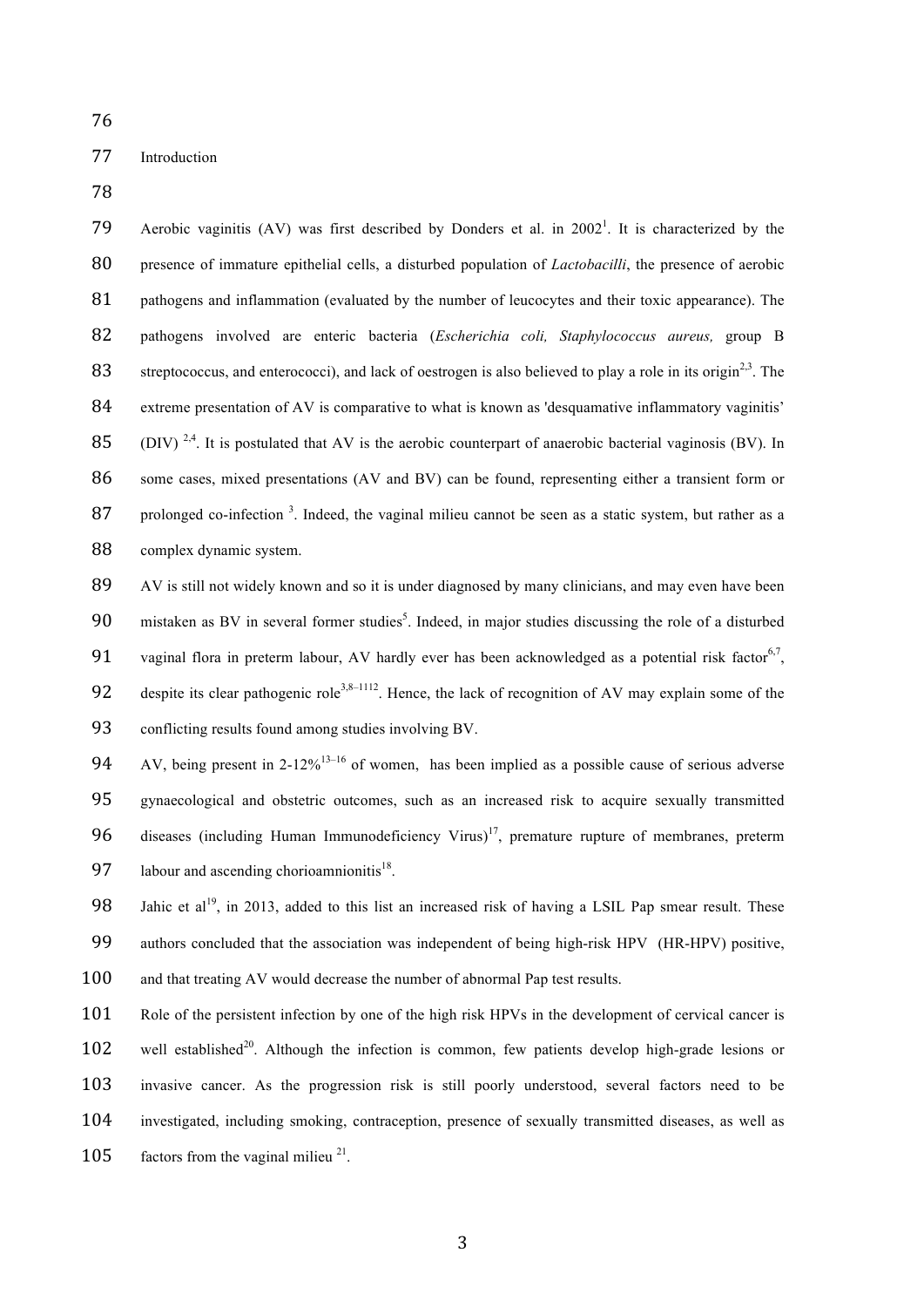Clarke MA et al. have shown that a high pH, indicative of an abnormal vaginal flora, is a risk factor for 107 HPV infection and abnormal Pap tests (LSIL)<sup>22</sup>. This relation was more marked in women under 35 108 and over 65 years old and was assumed to be associated with BV. However, an elevated pH is not always indicative of BV. The relation between increased vaginal pH 110 and vaginal abnormalities, the lactobacillary flora profiles and AV is better accomplished by using wet 111 mount, rather than Gram stain<sup>23</sup>.

 The aim of this paper is to investigate the correlation between the vaginal flora in wet mounts and 113 major Pap test abnormalities.

Material and methods

 Between June 2014 and May 2015 we performed microscopic examination of vaginal discharge collected from 622 consecutive patients, who attended the clinic with an indication for cervical Pap test (cross sectional study). After the insertion of an unmoistened speculum, discharge from the lateral 121 upper third of the vaginal wall was collected with a spatula and spread onto a glass slide. The slides 122 were then allowed to dry and later rehydrated with a drop of saline<sup>24</sup>. All samples were evaluated 123 blindly by one of the authors (PVB), according to Femicare's criteria<sup>8,25</sup>. It included: lactobacillary grade evaluation (Grade 0 – no lactobacilli or other bacteria; grade I – lactobacillary flora, no other bacteria; grade IIa – lactobacilli dominating flora, but with other bacteria; grade IIb – lactobacilli present, but other bacteria dominating; grade III – absent lactobacilli, other bacteria present); presence of "clue cells"; leucocytes (≤10/high power field, >10/high power field and ≤10/epithelial cell, >10/epithelial cell); proportion of toxic leucocytes (none or sporadic, ≤50% of leukocytes, >50% of leukocytes); background flora (unremarkable or cytolysis, small coliform bacilli, cocci or chains, anaerobic); proportion of parabasal epitheliocytes (none or <1%, ≤10%, >10%); presence of *Candida* spp. (spores/bastospores, hyphae/pseudohyphae); presence of structures compatible with *Trichomonas vaginalis*. Moderate or severe inflammation (msI) was defined as more than 10 leukocytes per high power field,

 and more than 10 leukocytes per epithelial cell respectively); moderate or severe aerobic vaginitis (msAV) was defined as an AV score of more than 4, according to the original definition of Donders et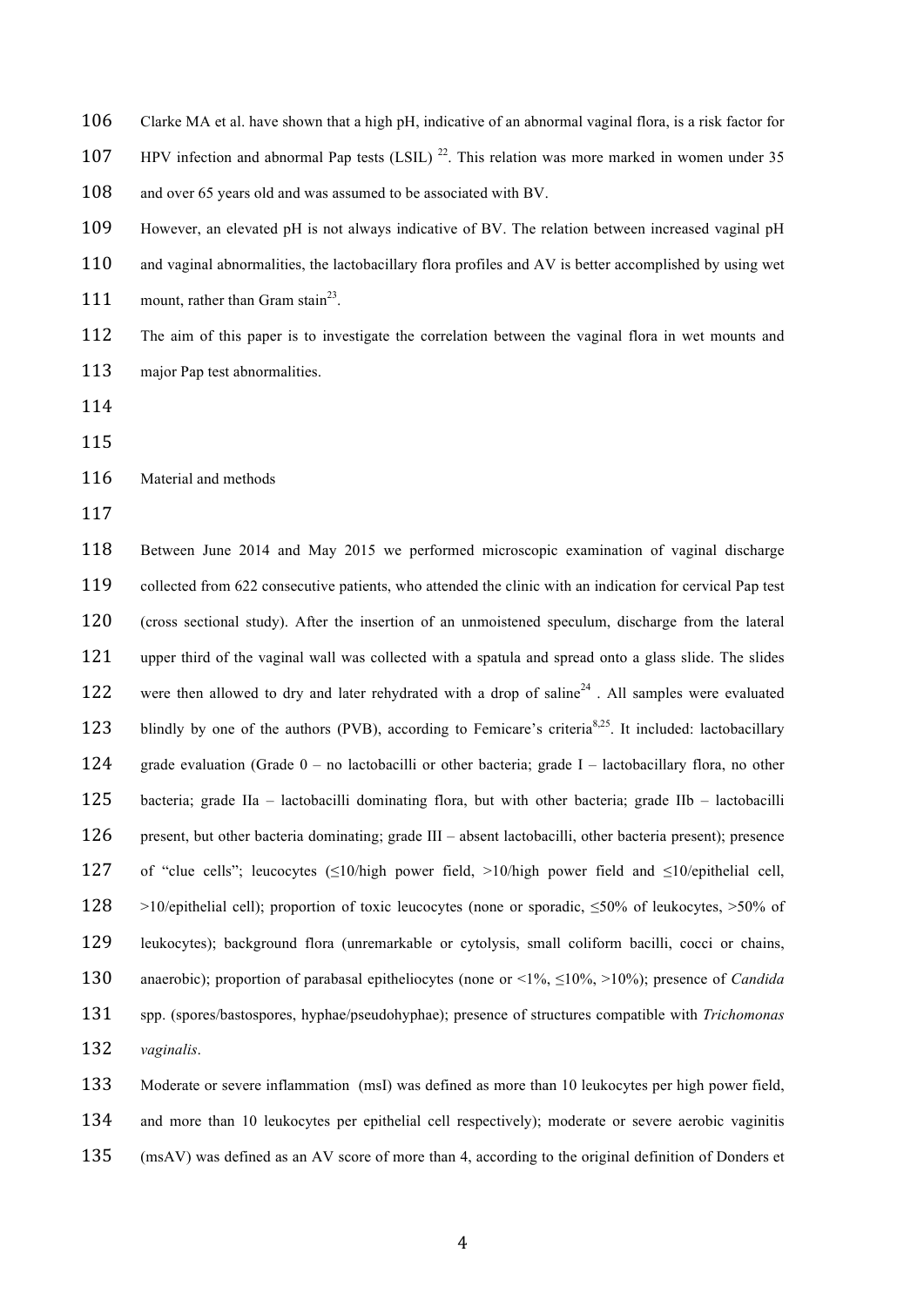136 all <sup>8</sup>. The parameters evaluated to determine the AV score were: lactobacillary grade, number of leucocytes, proportion of toxic leucocytes, background flora and proportion of parabasal cells. Atrophic vaginitis was defined by the presence of parabasal cells, as predominant cell type, and leucocytes or, in some cases, a paucity of cells, usually with lack of lactobacilli.

 All Pap tests (liquid based cytology, ThinPrep medium, Hologic, Bedford, MA) were read at the 141 institution's laboratory according to the Bethesda criteria<sup>26</sup>. Cobas<sup>©</sup> HPV (Roche Molecular Systems

Inc., Pleasanton, CA) test was performed for all patients, according to the institution's protocol.

 Most women (85.5%) were recruited from the Cervical Pathology Unit and the remaining from the Family Planning Services.

 After explanation of the study and obtaining informed consent a clinical history, including contraceptive methods, hormonal treatments, hormonal status, vulvovaginal symptoms, smoking habits, comorbidities, history of cervical disease and conization were recorded. In patients with symptoms (e.g. pruritus, burning or discharge), vulvar dermatoses were excluded by thorough clinical examination, performed by clinicians with expertise in this area, before attributing these symptoms to 150 "vaginitis".

 Exclusion criteria were age less than 21 years old, pregnancy, total hysterectomy, vaginal bleeding, and vaginal medication within the last 48 hours or refusal to participate in the study.

 Whenever an immediate diagnosis was necessary (symptomatic vaginitis) two slides were taken: one for immediate diagnosis and an additional one to be read blindly together with the other slides. All diagnosed vaginitis were treated according to the *lege artis*.

 According to the Bethesda classification "major Pap smear abnormality" (MPSA) was defined as any cellular abnormality more severe than LSIL: LSIL cannot exclude high grade intraepithelial neoplasia (LSIL-H)<sup>26</sup>, atypical glandular cells (AGC), atypical squamous cells cannot exclude high grade intraepithelial lesion (ASC-H), high grade intraepithelial lesion (HSIL), adenocarcinoma *in-situ* (AIS), 160 carcinoma). At the time of the study, the now no longer recommend subtype "LSIL-H"<sup>26</sup> was still being used at our institution and was included in the major abnormalities group. The cases with cytology showing NILM, ASC-US or LSIL composed the control group.

 According to the study protocol, colposcopy driven biopsies were taken at the physician's discretion. The available biopsy results (punch biopsies and excisional procedures) were also evaluated. These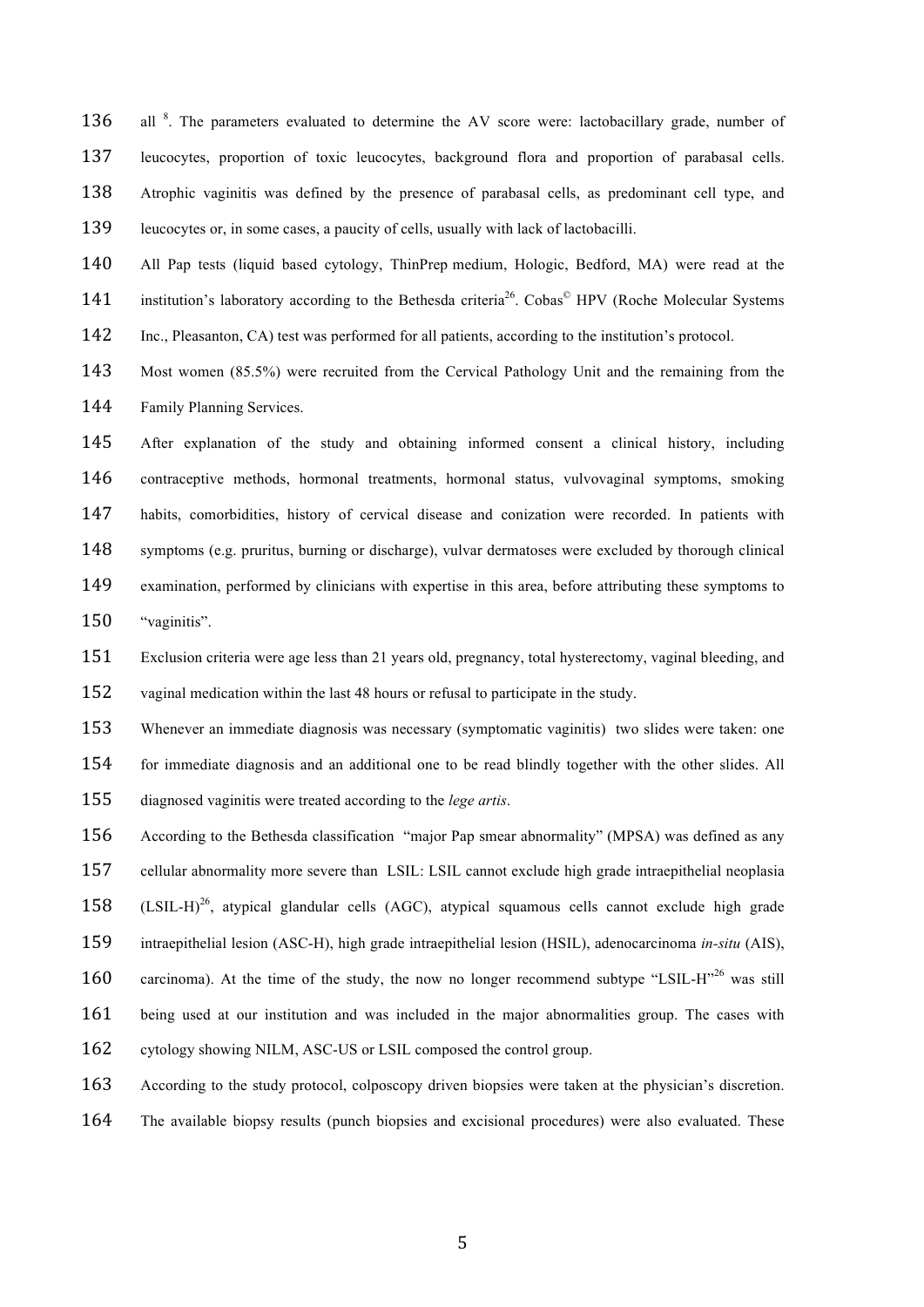| 165 | results were available for 190 (30.5%) of women and were classified as normal, cervical intraepithelial                       |
|-----|-------------------------------------------------------------------------------------------------------------------------------|
| 166 | neoplasia (CIN) 1, CIN2, CIN3, carcinoma, adenocarcinoma in situ or adenocarcinoma.                                           |
| 167 | The study was approved by the Ethics Committee of the Centro Hospitalar de São João (Number 266-                              |
| 168 | 2014).                                                                                                                        |
| 169 | Statistical analysis was performed using Microsoft® Excel® 2011 (Microsoft Corporation®, Redmond,                             |
| 170 | Washington) and IBM® SPSS® 20.0 (IBM Corporation <sup>©</sup> , Armonk, NY). The Student's T test was used                    |
| 171 | for continuous variables and the Fisher's exact test was used for categorical ones. A $p$ -value <0.05 was                    |
| 172 | considered statistically significant.                                                                                         |
| 173 |                                                                                                                               |
| 174 |                                                                                                                               |
| 175 |                                                                                                                               |
| 176 |                                                                                                                               |
| 177 |                                                                                                                               |
| 178 | Results                                                                                                                       |
| 179 |                                                                                                                               |
| 180 | The mean age was $41.6 \pm 10.65$ (21-75) years (n=622). There were 83 (13.3%) women with MPSA                                |
| 181 | (case group) (Table 1), most of whom (95.2% [79/83]) were enrolled at the Cervical Pathology Unit                             |
| 182 | The characteristics of the two groups are summarized in Table 2. There were no differences between                            |
| 183 | the control and study group in terms of age, contraceptive use, menopause status, use of hormonal                             |
| 184 | replacement therapy or the presence of symptoms suggestive of vaginitis.                                                      |
| 185 | Patients in the study group were significantly more likely to be smokers, but less likely to have had a                       |
| 186 | previous cervical excisional procedure. In the control group, a significant number of patients (24.5%)                        |
| 187 | [132/539]) had already been treated with previous conization, and were in the follow-up phase now.                            |
| 188 | There was no association between AV and smoking $(6.0\%$ [5/83] AV in smokers vs. 7.4% [24/326] in                            |
| 189 | non-smokers, $p=0.813$ ). On the other hand, the percentage of BV among smokers was somewhat                                  |
| 190 | higher, but without reaching statistical significance $(21.7\%$ [18/83] vs. 13.8% [45/326], p=0.088).                         |
| 191 | The presence of msAV was significantly more common in the MPSA group than in the control group                                |
| 192 | $(16.9\% \text{ vs. } 7.2\%, p=0.009)$ and the same was true for moderate/severe inflammation $(41.0\% \text{ vs. } 28.8\%$ , |
| 193 | $p=0.029$ ). Also, if women with aerobic vaginitis and/or bacterial vaginosis were considered jointly                         |
| 194 | (msAV/BV), these abnormal flora conditions were more frequent in women with MPSA than in                                      |
|     |                                                                                                                               |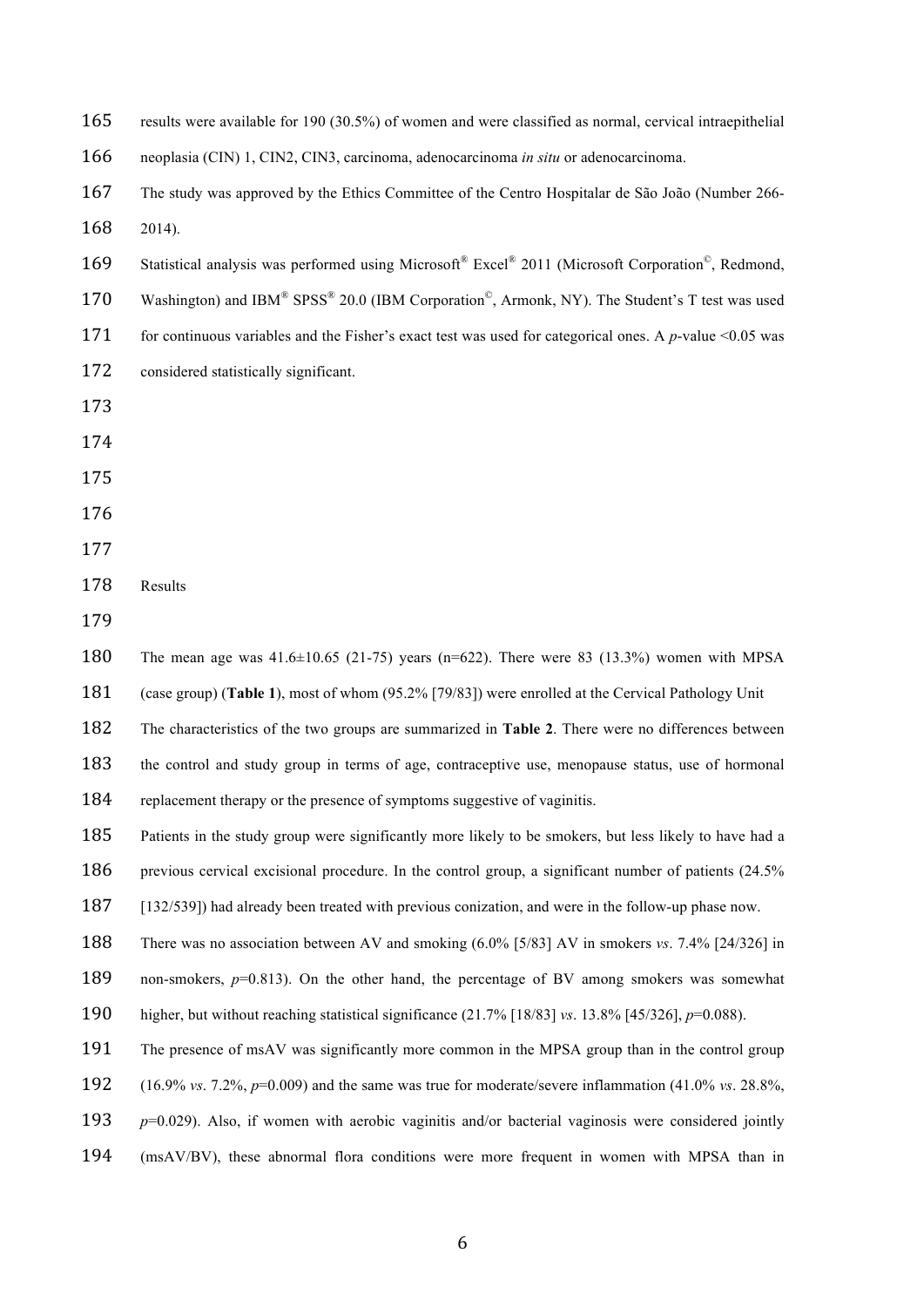- women with LSIL, ASC-US or NILM (37.3% *vs*. 20.0%, *p*=0.001). The prevalence of single BV,
- however, was somewhat higher in the study group, but without statistical significance (20.5% *vs*. 13.2%. *p*=0.090, **Table 3**).
- Lactobacilli were absent (LBG 0 and III) in 12.3% (51/415) of women with MPSA and in 15.5%

(32/207) of control women (*p*=0.3).

- 89 (47.1%) of the 189 women with msI had Candida*,* 48 (25.4%) had msAV, 22 (11.6%) showed
- *Trichomonas vaginalis,* and 16 (8.5%) had atrophic vaginitis.
- 202 Considering the cases of Candida and stratifying it according to the presence of inflammation, still
- there was no difference in the risk of MPSA (13.5% [12/89] vs. 12.8% [15/117], *p*=1.0).
- In women with inflammation, if more than 50% of the leucocytes were toxic, the rate of MPSA was
- 205 23.3% (17/73), compared to 12.0% (66/549) in women with lower numbers of toxic leukocytes ( $p=$ 0.016).
- The rate of AV was 7.9% (29/367) in LSIL and 8.8% (8/91) in NILM (*p*=0.8).
- The HPV test results were available in 609 (97.9%) women. There was no relation between the presence of HR-HPV and msAV, inflammation or BV (**Table 4**).
- Amongst women with HR-HPV, msAV was significantly more common if they had also MPSA, as
- compared to HR-HPV positive women with a Pap smear LSIL or less (17.3% [13/75] *vs*. 7.7%
- 212 [15/194], *p*=0.025). Women with HR-HPV had a non-significant higher chance to have BV than HR-
- HPV women with low grade or normal cytology (21.6% [16/74] *vs*. 12.4% [24/194], *p*=0.083).
- 
- 215 Of women who had additional information about pathology results of cervical biopsies, CIN2+ was
- present in 77.8% (7/9) of those with msAV and in 74.5% (35/47) of those without msAV (*p*=0.2). Of
- all women, CIN2+ was present in 40% (10/25) of those with msAV and in 30.1% (50/166) of women
- 218 without msAV  $(p=0.4)$ .
- 
- 
- 
- 
- 
- 
- Discussion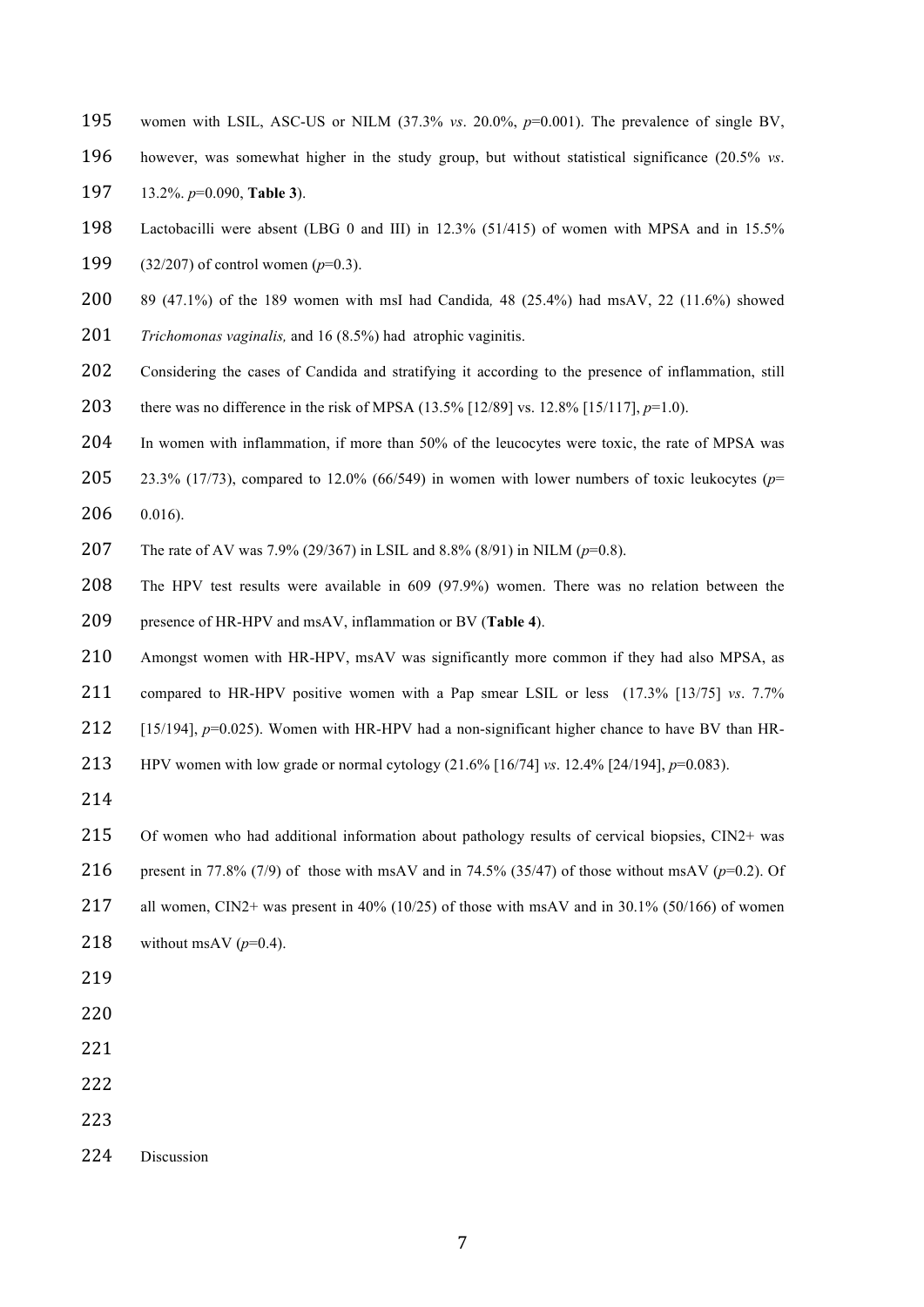225

226 AV is a highly prevalent condition, with specific criteria that can be easily recognized through wet-227 mount microscopy<sup>24</sup>.

228 BV has been extensively debated in the literature as a risk factor for cervical dysplasia<sup>27</sup> and cancer<sup>28</sup>.

229 On the contrary, little is known about the role of AV. When interpreting the data relative to BV, it must

230 be kept in mind that AV was not recognized or ignored in most of these older studies, while in others it

231 might even have been mistaken as  $BV<sup>29</sup>$ .

- 232 The role of (chronic) inflammation in the development of precancerous lesions has been gaining 233 increasing attention in the recent years<sup>30–32</sup>. According to the literature, the interleukin (IL) profile of 234 AV (increased IL-1b, IL-6 and IL-8) is similar to what is found in women with cervical intraepithelial 235 neoplasia<sup>33–36</sup>. In contrast, in BV, IL-6 and IL-8 are not expressed<sup>37</sup>.
- 236 Our data has shown a relation between AV, AV and/or BV, but not isolated BV, and a Pap test with 237 major abnormalities. There was also an association between msI and a Pap test with major 238 abnormalities. The majority of the cases with msI were not in the context of AV, pointing to the role of 239 the inflammatory response as such, and its own relevance, rather than the presence of infectious agents 240 – which in some cases can be commensals of the vagina. Already in 2001, Castle et al.  $36$  found a non-241 significant relation between the presence of inflammation and high-grade CIN (OR, 1.9; 95% CI, 0.91– 242 4.1) on Pap smears.

 The annotation "inflammation" can have different meanings: it can be more or less exuberant and there 244 can be significant differences in terms of the presence of toxic leucocytes. Indeed, we found not only that inflammation is linked to major abnormal Pap smear results, but also that the presence of toxic leukocytes do had a stronger association with more severe cervical cytologic abnormalities .

 The thesis that a chronic inflammation in the vagina decreases the innate immune response in the cervix, allowing for persistence of HPV infection and increasing the progression to high grade lesions deserves further study. This theory would fit with the observation that in some series anti-inflammatory  $\frac{d\cos\theta}{dx}$  drugs were associated with a decreased risk of cervical cancer  $\frac{38,39}{5}$ .

251

252 Despite the fact that a low pH and the presence of *Lactobacilli* are considered an important part of the 253 defence system of the vagina<sup>40</sup> and that it might be also true for the cervix<sup>41</sup>, we could not establish an 254 association between *Lactobacilli* absence and an abnormal Pap test result. This may be explained by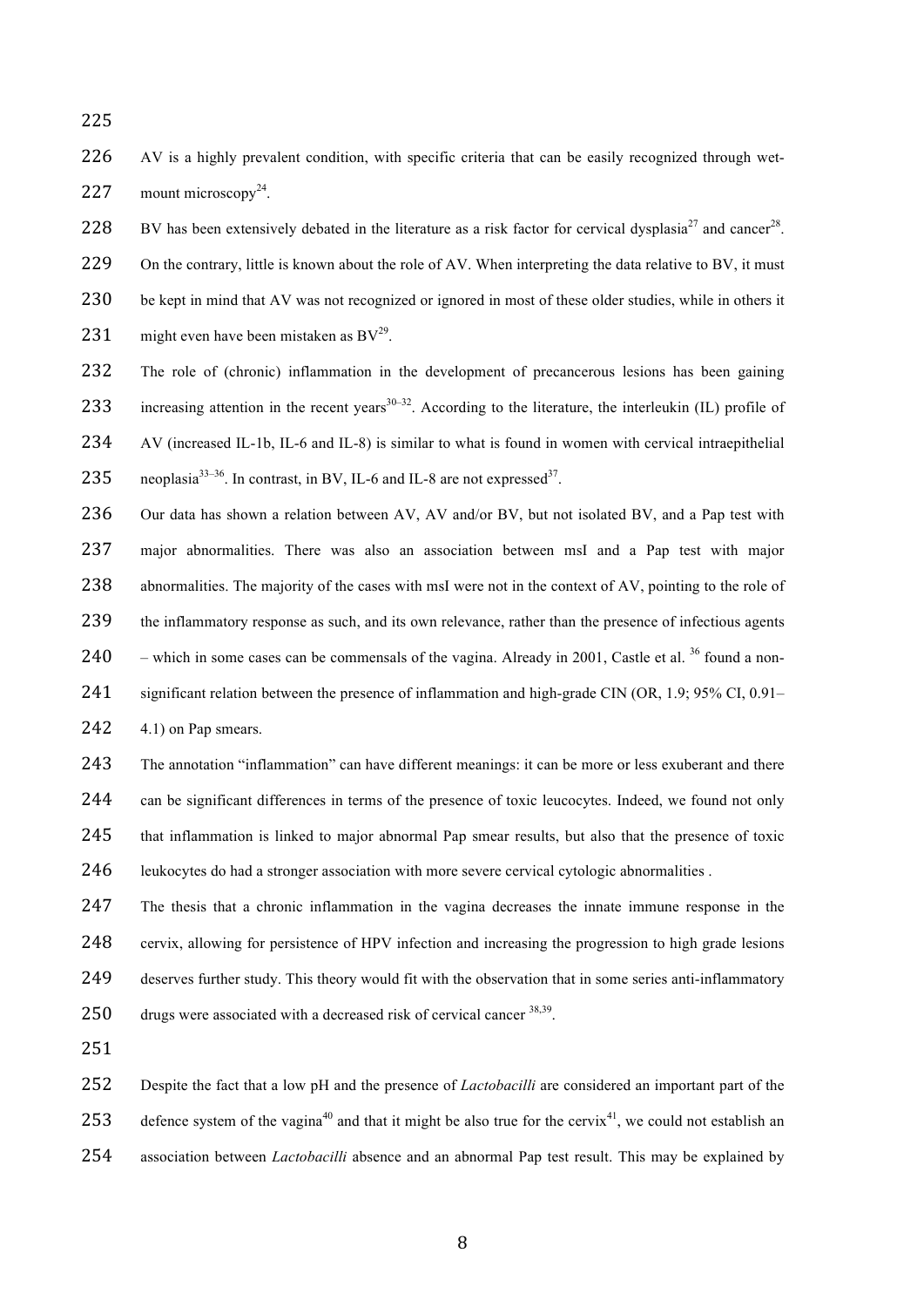the fact that the absence of lactobacilli can be due to a variety of reasons, including AV, BV, Trichomonas infection, severely inflamed candidosis, etc., but also due to hormonal influences like 257 after menopause or during the postpartum period<sup>42–44</sup>. Hence, the absence of *Lactobacilli* in the vagina 258 cannot always be considered pathological<sup>45</sup>.

260 We could not confirm the results of Jahic et al.  $^{19}$ , who found AV to be more common in women with 261 LSIL, when compared to women with NILM. In our study the rate of AV was similar in women with 262 LSIL and NILM. A possible explanation for these different findings may be that Pap tests in that study could be collected for a period of up to 6 months before the wet mount smear was taken. Since both cervical dysplasia and vaginal flora are dynamic, it may indicate that in women with minor Pap smear abnormalities, like LSIL, regression of AV may be more likely than in women with more severe cytological abnormalities, but this is purely hypothetical. Finally, in Jahic's study, no information was 267 given about the AV prevalence in women with major cytological abnormalities.

 Although it is tempting to explain our findings by immune system interactions, it is also possible that the presence of AV leads to a misreading of the Pap smear and an over diagnosis of MPSA. Indeed, the 271 presence of inflammation, atrophy or reparative phenomena – all of which can be found in  $AV - can$ . 272 perhaps influence the Pap test interpretation, rendering it merely a confounder instead of being a risk factor.

 AV, BV, elevated vaginal pH and the presence of inflammation can also be markers of sexual activity or of specific habits, like smoking, that are known to increase the risk of having an abnormal Pap test. Women participating in this study were not interrogated about their sexual habits.

 Smoking, as expected, was associated with having a Pap test with a major abnormality. Smoking is 279 known to be associated with cervical dysplasia, cancer and also with BV, making it difficult to interpret 280 the independent role of each of the factors, as BV can be a marker of smoking. However, for AV, we 281 could not find such a relation with smoking.

 Despite the small numbers of biopsies, the rate of CIN2+ in patients with a Pap test worse than LSIL was similar in both women with and without AV, thus ruling out the hypothesis that increased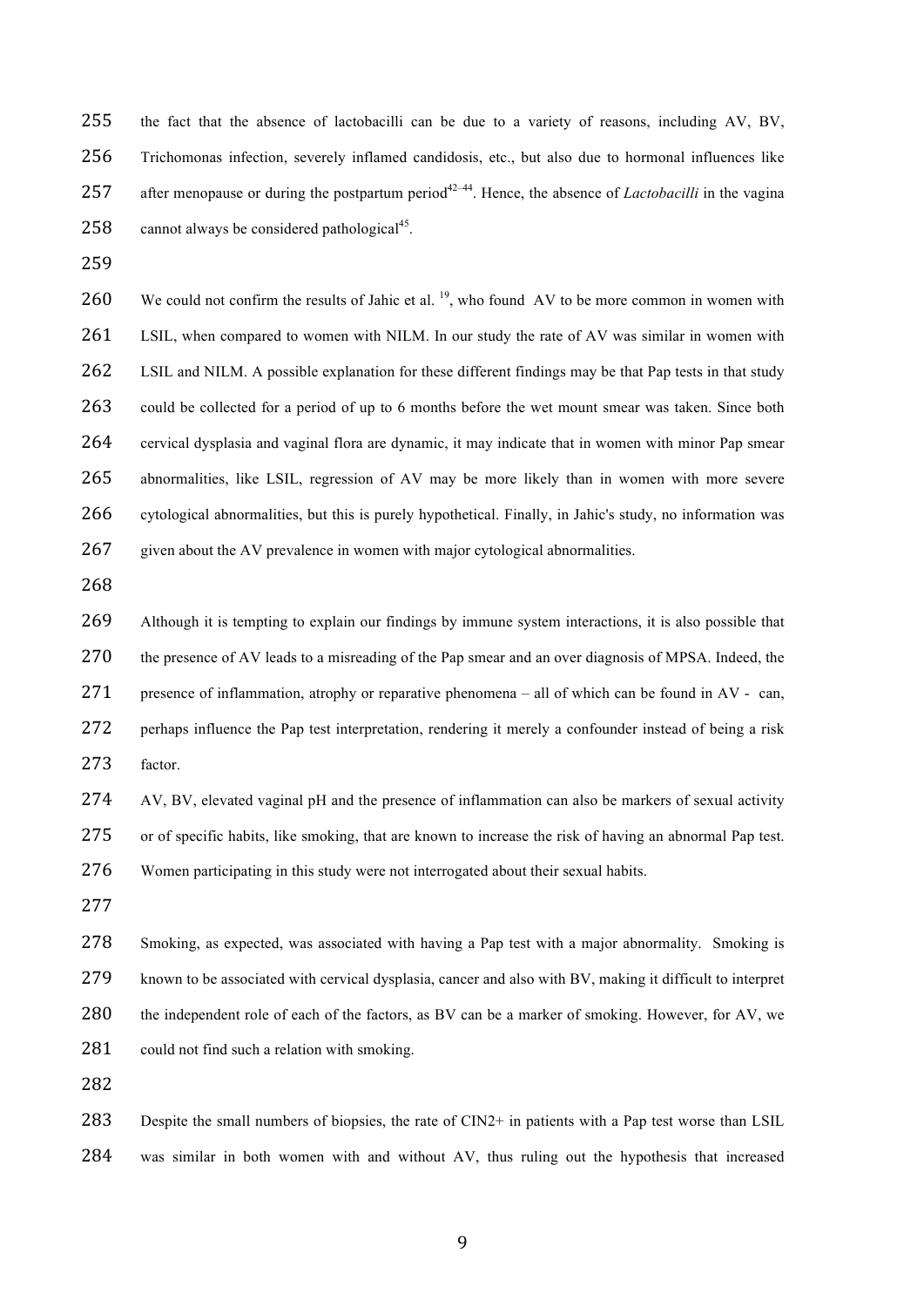prevalence of AV in women with abnormal cytology could be due to "false positives". This can be a phenomenon similar to the increased risk of false positive ASC-US Pap smear in women with *T.* 287 vaginalis infection<sup>46</sup>.

 However, we did not find an association between the presence of *T. vaginalis* and an abnormal Pap test.

 Also we found no relation between the presence of microscopic candidosis and high grade lesions of the cervix, not even after correcting for the presence of concurrent inflammation.

 Although reporting the presence of inflammation and microorganisms in the Pap test may lead to 294 unnecessary treatment and interventions<sup>47</sup>, our data seems to indicate that reporting vaginal infectious conditions and inflammation on Pap smear analyses should be done systematically. For AV, however, 296 Pap reading are not properly validated to provide a full diagnosis, but inflammatory cells can be easily 297 recognized and graded<sup>48,49</sup>, at least on conventional Pap smears. Hence, specific Pap test criteria for the diagnosis of AV, inflammation and BV should be developed and advocated, also for the new, liquid based cytology testing.

 The weak points of this study may include the fact the most women were enrolled at a Cervical Pathology Unit, which enabled to have an enriched sample of abnormal Pap tests. A significant part of these women had a history of cervical disease and a high percentage of previous excisional procedures of the cervix, which may have distorted the 'natural' prevalence of lesions and HR HPV in the studied women. Indeed, in many women with original high-grade lesions, not only the lesion, but also the HR HPV disappears at later follow up.

 Despite comparing the results of a cervical and a vaginal collection (Pap test and wet-mount, respectively), the effects of the vaginal milieu are without any doubt also exerted on the cervix. Furthermore, there is a strong concordance between the microbioma found in the cervix and the  $vaqina<sup>50</sup>$ .

 Another disadvantage may be that we most likely underreported the presence of trichomoniasis, due to delayed reading of the wet mounts and on candidosis, as as according to some authors, sensitivity on 314 wet mounts may be less than with cultures  $51,52$ .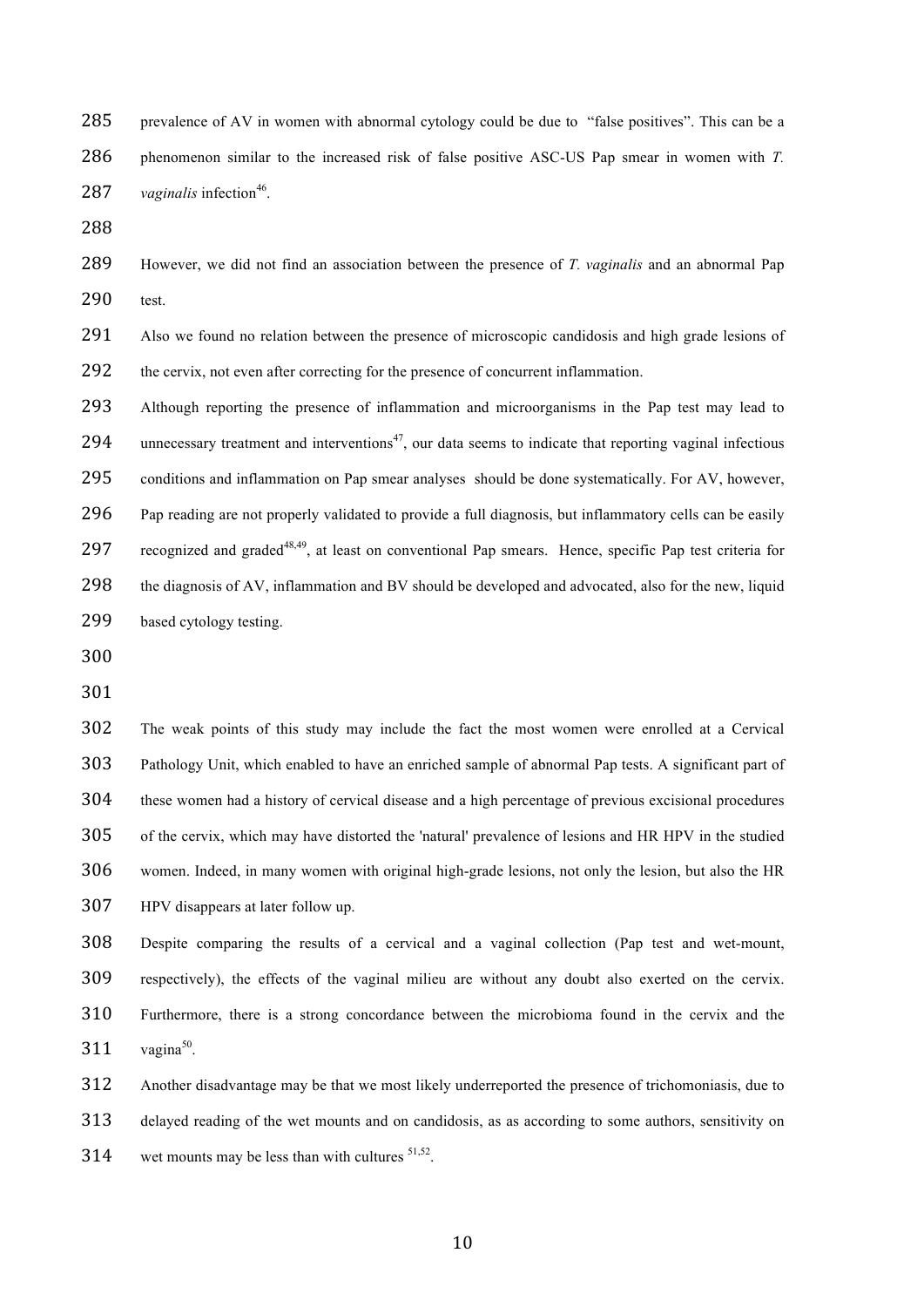|  | 315 Finally the analysis based on histological biopsy results can be biased, as no systematic biopsies were |  |  |  |  |
|--|-------------------------------------------------------------------------------------------------------------|--|--|--|--|
|--|-------------------------------------------------------------------------------------------------------------|--|--|--|--|

- performed.
- 
- 
- Conclusion
- 

 AV is a significant cause of vaginitis-like symptoms, which no longer can be ignored or neglected. Among other important adverse gynaecological and obstetrical outcomes, it may also be involved in the progression to cervical intraepithelial neoplasia and cancer in HR HPV positive women. This can be due to its chronic inflammatory features, leading to depression of the innate immune response mechanisms. The interleukin profile that has been associated with AV is coherent with that found in HR-HPV infected patients progressing to cervical dysplasia and cancer.

There was no association between the presence of AV and that of HR-HPV infection, so AV probably

- 328 is not related to an increased acquisition risk of the later. Hence, more likely AV and inflammation can have a permissive role in the persistence of HR-HPV and in progression to high grade lesions once
- established.

 Currently it is not clear whether AV is a marker or a risk factor, but our data suggests that inflammation plays a key role. Remarkably, not all types of "inflammation" are equally dangerous, as,

opposed to AV, inflammation associated with Candida was not associated with an increased risk.

 BV, which is not associated with inflammation, and was in our study also not significantly associated with abnormal Pap test results.

- 
- 
- 

No funding or sponsorship was received by the authors for this research.

The authors declare that they have no conflict of interest.

- 
-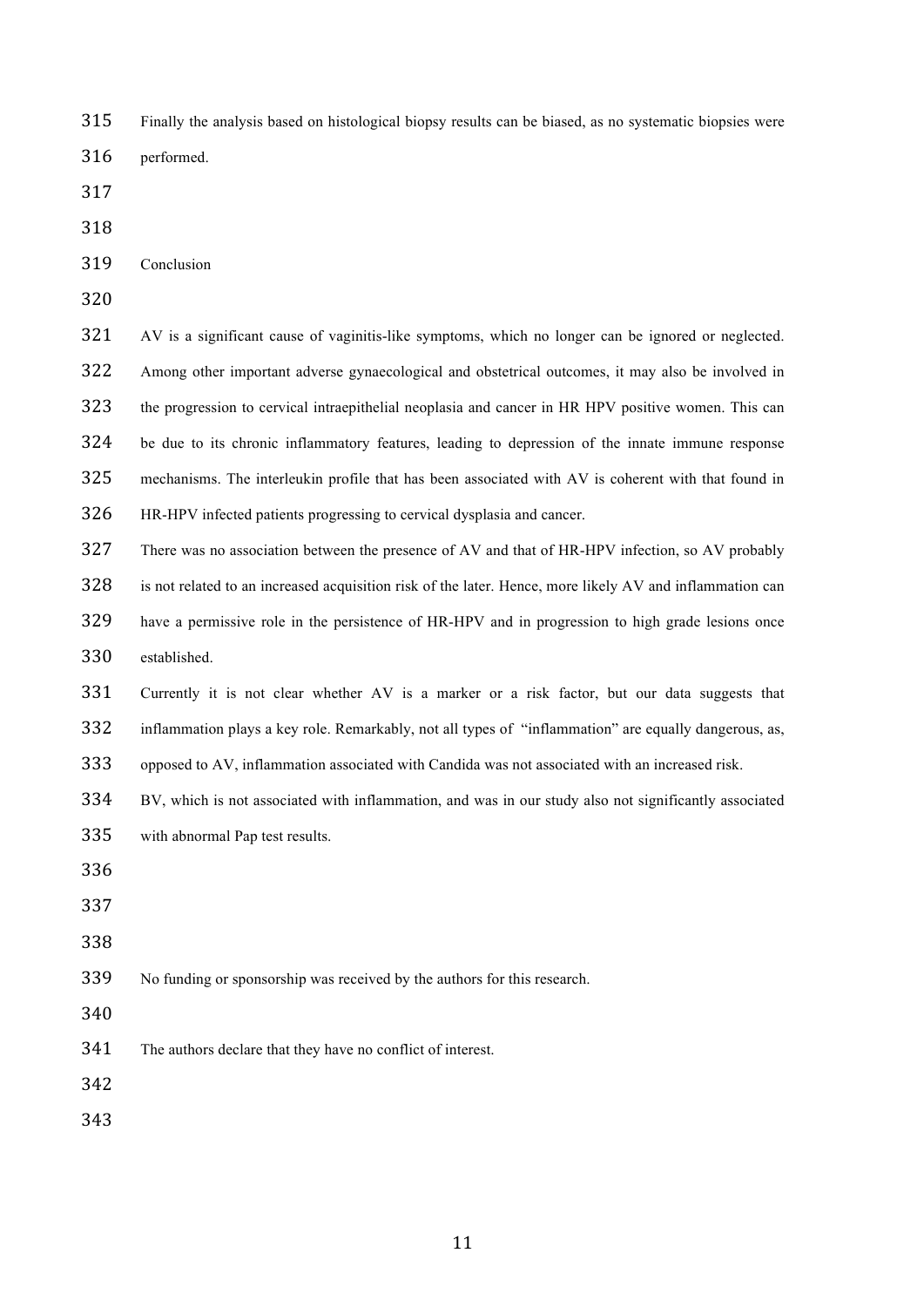| 345<br>346<br>347<br>348 | 1.  | Donders GGG, Vereecken A, Bosmans E, Dekeersmaecker A, Salembier G, Spitz B.<br>Definition of a type of abnormal vaginal flora that is distinct from bacterial vaginosis: aerobic<br>vaginitis. BJOG. 2002;109(1):34-43. http://www.ncbi.nlm.nih.gov/pubmed/11845812.<br>Accessed May 15, 2015.           |
|--------------------------|-----|-----------------------------------------------------------------------------------------------------------------------------------------------------------------------------------------------------------------------------------------------------------------------------------------------------------|
| 349<br>350<br>351        | 2.  | Sobel JD. Desquamative inflammatory vaginitis: a new subgroup of purulent vaginitis<br>responsive to topical 2% clindamycin therapy. Am J Obstet Gynecol. 1994;171(5):1215-1220.<br>http://www.ncbi.nlm.nih.gov/pubmed/7977522. Accessed June 29, 2015.                                                   |
| 352<br>353               | 3.  | Donders G, Bellen G, Rezeberga D. Aerobic vaginitis in pregnancy. BJOG.<br>2011;118(10):1163-1170. doi:10.1111/j.1471-0528.2011.03020.x.                                                                                                                                                                  |
| 354<br>355<br>356        | 4.  | Newbern EC, Foxman B, Leaman D, Sobel JD. Desquamative inflammatory vaginitis: an<br>exploratory case-control study. Ann Epidemiol. 2002;12(5):346-352.<br>http://www.ncbi.nlm.nih.gov/pubmed/12062923. Accessed June 29, 2015.                                                                           |
| 357<br>358               | 5.  | Han C, Wu W, Fan A, et al. Diagnostic and therapeutic advancements for aerobic vaginitis.<br>Arch Gynecol Obstet. 2015;291(2):251-257. doi:10.1007/s00404-014-3525-9.                                                                                                                                     |
| 359<br>360<br>361<br>362 | 6.  | Sangkomkamhang US, Lumbiganon P, Prasertcharoensuk W, Laopaiboon M. Antenatal lower<br>genital tract infection screening and treatment programs for preventing preterm delivery.<br>Cochrane database Syst Rev. 2015;2:CD006178.<br>http://www.ncbi.nlm.nih.gov/pubmed/25922860. Accessed April 30, 2015. |
| 363<br>364<br>365<br>366 | 7.  | Hauth JC, Macpherson C, Carey JC, et al. Early pregnancy threshold vaginal pH and Gram<br>stain scores predictive of subsequent preterm birth in asymptomatic women. Am J Obstet<br>Gynecol. 2003;188(3):831-835. http://www.ncbi.nlm.nih.gov/pubmed/12634666. Accessed<br>June 29, 2015.                 |
| 367<br>368               | 8.  | Donders GGG. Definition and classification of abnormal vaginal flora. Best Pract Res Clin<br>Obstet Gynaecol. 2007;21(3):355-373. doi:10.1016/j.bpobgyn.2007.01.002.                                                                                                                                      |
| 369<br>370<br>371        | 9.  | Donders GGG, Vereecken A, Bosmans E, Spitz B. Vaginal cytokines in normal pregnancy. Am<br>J Obstet Gynecol. 2003;189(5):1433-1438. http://www.ncbi.nlm.nih.gov/pubmed/14634582.<br>Accessed June 29, 2015.                                                                                               |
| 372<br>373<br>374        | 10. | Nenadić DB, Pavlović MD. Cervical fluid cytokines in pregnant women: Relation to vaginal<br>wet mount findings and polymorphonuclear leukocyte counts. Eur J Obstet Gynecol Reprod<br>Biol. 2008;140(2):165-170. doi:10.1016/j.ejogrb.2008.02.020.                                                        |
| 375<br>376<br>377        | 11. | Donders GG, Van Calsteren K, Bellen G, et al. Predictive value for preterm birth of abnormal<br>vaginal flora, bacterial vaginosis and aerobic vaginitis during the first trimester of pregnancy.<br>BJOG. 2009;116(10):1315-1324. doi:10.1111/j.1471-0528.2009.02237.x.                                  |
| 378<br>379<br>380        | 12. | McDonald HM, O'Loughlin JA, Jolley P, Vigneswaran R, McDonald PJ. Vaginal infection and<br>preterm labour. Br J Obstet Gynaecol. 1991;98(5):427-435.<br>http://www.ncbi.nlm.nih.gov/pubmed/2059587. Accessed June 30, 2015.                                                                               |
| 381<br>382<br>383        | 13. | Villaseca R, Ovalle A, Amaya F, et al. [Vaginal infections in a Family Health Clinic in the<br>Metropolitan Region, Chile]. Rev Chilena Infectol. 2015;32(1):41-47. doi:10.4067/S0716-<br>10182015000200007.                                                                                              |
| 384<br>385               | 14. | Tomusiak A, Heczko PB, Janeczko J, Adamski P, Pilarczyk-Zurek M, Strus M. Bacterial<br>infections of the lower genital tract in fertile and infertile women from the southeastern Poland.                                                                                                                 |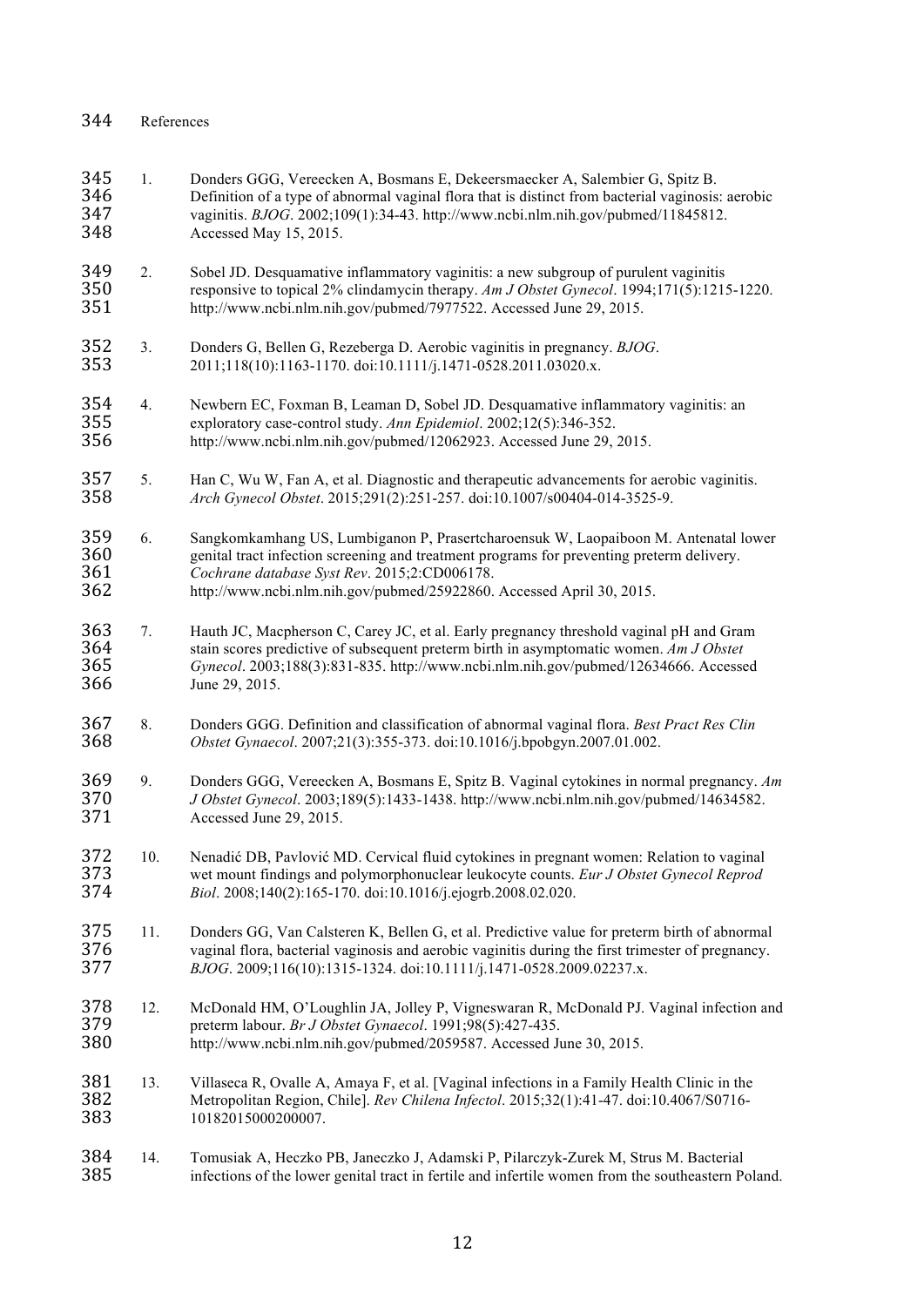| 386<br>387                      |     | Ginekol Pol. 2013;84(5):352-358. http://www.ncbi.nlm.nih.gov/pubmed/23819400. Accessed<br>June 29, 2015.                                                                                                                                                                                                                                                                  |
|---------------------------------|-----|---------------------------------------------------------------------------------------------------------------------------------------------------------------------------------------------------------------------------------------------------------------------------------------------------------------------------------------------------------------------------|
| 388<br>389<br>390               | 15. | Bologno R, Díaz YM, Giraudo MC, et al. [Importance of studying the balance of vaginal<br>content (BAVACO) in the preventive control of sex workers]. Rev Argent Microbiol.<br>43(4):246-250. doi:10.1590/S0325-75412011000400002.                                                                                                                                         |
| 391<br>392<br>393<br>394        | 16. | Tansarli GS, Kostaras EK, Athanasiou S, Falagas ME. Prevalence and treatment of aerobic<br>vaginitis among non-pregnant women: evaluation of the evidence for an underestimated<br>clinical entity. Eur J Clin Microbiol Infect Dis. 2013;32(8):977-984. doi:10.1007/s10096-013-<br>1846-4.                                                                               |
| 395<br>396                      | 17. | Donders G, De Wet HG, Hooft P, Desmyter J. Lactobacilli in Papanicolaou smears, genital<br>infections, and pregnancy. Am J Perinatol. 1993;10(5):358-361. doi:10.1055/s-2007-994761.                                                                                                                                                                                      |
| 397<br>398<br>399               | 18. | Donders GG, Moerman P, De Wet GH, Hooft P, Goubau P. The association between<br>Chlamydia cervicitis, chorioamnionitis and neonatal complications. Arch Gynecol Obstet.<br>1991;249(2):79-85. http://www.ncbi.nlm.nih.gov/pubmed/1953055. Accessed June 30, 2015.                                                                                                         |
| 400<br>401<br>402<br>403        | 19. | Jahic M, Mulavdic M, Hadzimehmedovic A, Jahic E. Association between aerobic vaginitis,<br>bacterial vaginosis and squamous intraepithelial lesion of low grade. Med Arch (Sarajevo,<br>Bosnia Herzegovina). 2013;67(2):94-96. http://www.ncbi.nlm.nih.gov/pubmed/24341052.<br>Accessed June 21, 2015.                                                                    |
| 404<br>405<br>406               | 20. | Cogliano V, Baan R, Straif K, Grosse Y, Secretan B, El Ghissassi F. Carcinogenicity of human<br>papillomaviruses. Lancet Oncol. 2005;6(4):204.<br>http://www.ncbi.nlm.nih.gov/pubmed/15830458. Accessed July 1, 2015.                                                                                                                                                     |
| 407<br>408<br>409               | 21. | Gillet E, Meys JF, Verstraelen H, et al. Bacterial vaginosis is associated with uterine cervical<br>human papillomavirus infection: a meta-analysis. BMC Infect Dis. 2011;11(1):10.<br>doi:10.1186/1471-2334-11-10.                                                                                                                                                       |
| 410<br>411<br>412               | 22. | Clarke MA, Rodriguez AC, Gage JC, et al. A large, population-based study of age-related<br>associations between vaginal pH and human papillomavirus infection. BMC Infect Dis.<br>2012;12:33. doi:10.1186/1471-2334-12-33.                                                                                                                                                |
| 413<br>414<br>415<br>416<br>417 | 23. | Donders GG, Vereecken A, Dekeersmaecker A, Van Bulck B, Spitz B. Wet mount microscopy<br>reflects functional vaginal lactobacillary flora better than Gram stain. J Clin Pathol.<br>2000;53(4):308-313.<br>http://www.pubmedcentral.nih.gov/articlerender.fcgi?artid=1731171&tool=pmcentrez&rendert<br>ype=abstract. Accessed July 3, 2015.                               |
| 418<br>419<br>420<br>421        | 24. | Donders GGG, Larsson PG, Platz-Christensen JJ, Hallén A, van der Meijden W, Wölner-<br>Hanssen P. Variability in diagnosis of clue cells, lactobacillary grading and white blood cells in<br>vaginal wet smears with conventional bright light and phase contrast microscopy. Eur J Obstet<br>Gynecol Reprod Biol. 2009;145(1):109-112. doi:10.1016/j.ejogrb.2009.04.012. |
| 422<br>423<br>424               | 25. | Donders GGG, Marconi C, Bellen G, Donders F, Michiels T. Effect of short training on<br>vaginal fluid microscopy (wet mount) learning. J Low Genit Tract Dis. 2015;19(2):165-169.<br>doi:10.1097/LGT.0000000000000052.                                                                                                                                                    |
| 425<br>426<br>427               | 26. | Nayar R, Wilbur DC. The Pap Test and Bethesda 2014. "The reports of my demise have been<br>greatly exaggerated." (after a quotation from Mark Twain). Acta Cytol. 2015;59(2):121-132.<br>doi:10.1159/000381842.                                                                                                                                                           |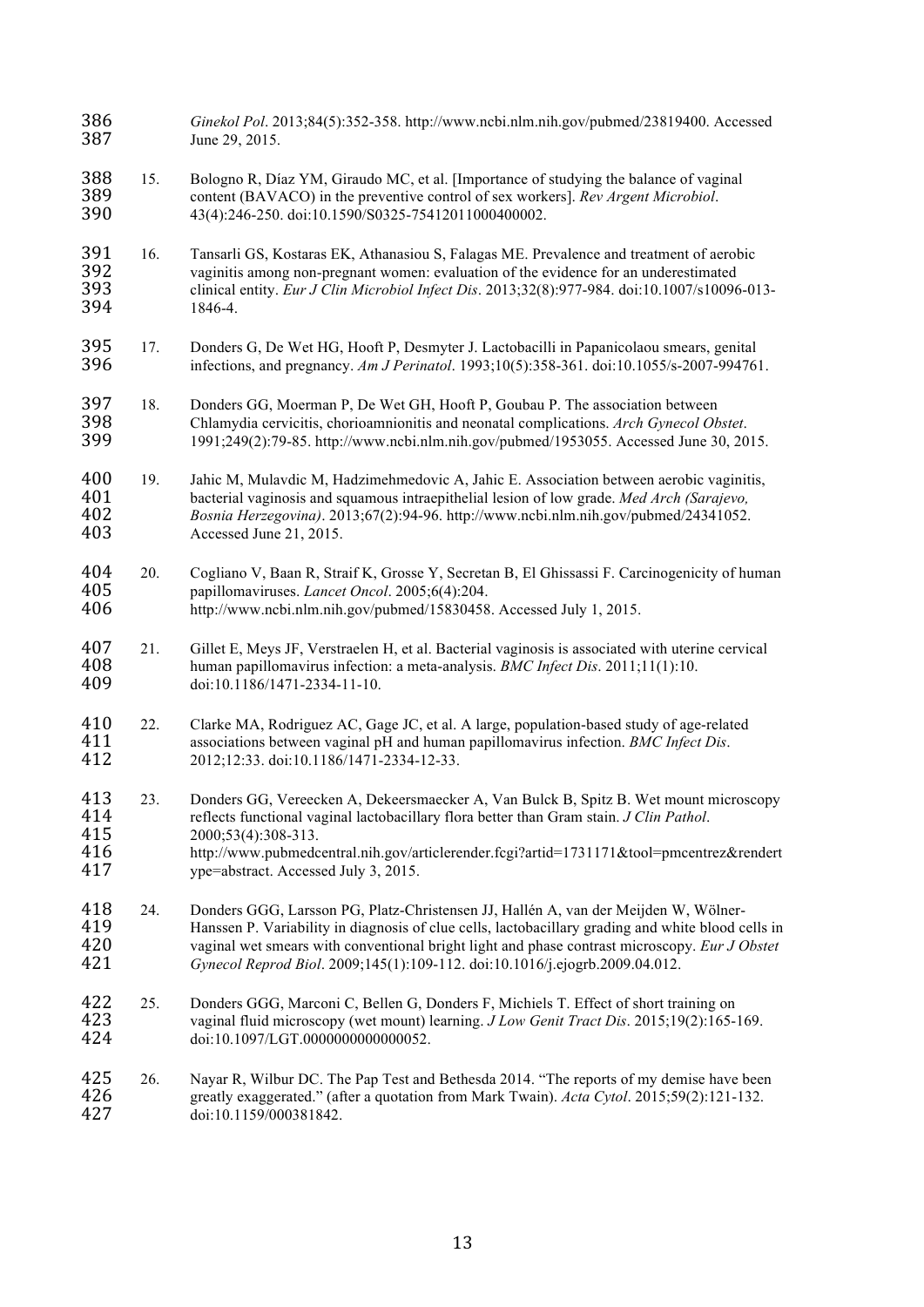- 428 27. Gillet E, Meys JFA, Verstraelen H, et al. Association between bacterial vaginosis and cervical<br>429 titraepithelial neoplasia: systematic review and meta-analysis. *PLoS One.* 2012:7(10):e45201. intraepithelial neoplasia: systematic review and meta-analysis. *PLoS One*. 2012;7(10):e45201. doi:10.1371/journal.pone.0045201.
- 431 28. Mikamo H, Sato Y, Hayasaki Y, et al. Intravaginal bacterial flora in patients with uterine<br>432 eervical cancer. High incidence of detection of Gardnerella vaginalis. *J Infect Chemother*  cervical cancer. High incidence of detection of Gardnerella vaginalis. *J Infect Chemother*. 1999;5(2):82-85. doi:10.1007/s101569900002.
- 29. Donders GG. Bacterial vaginosis during pregnancy: screen and treat? *Eur J Obstet Gynecol Reprod Biol*. 1999;83(1):1-4. http://www.ncbi.nlm.nih.gov/pubmed/10221601. Accessed August 7, 2015.
- 437 30. Fernandes JV, DE Medeiros Fernandes TAA, DE Azevedo JCV, et al. Link between chronic inflammation and human papillomavirus-induced carcinogenesis (Review). Oncol Lett. inflammation and human papillomavirus-induced carcinogenesis (Review). *Oncol Lett*. 2015;9(3):1015-1026. doi:10.3892/ol.2015.2884.
- 31. Adefuye A, Sales K. Regulation of inflammatory pathways in cancer and infectious disease of the cervix. *Scientifica (Cairo)*. 2012;2012:548150. doi:10.6064/2012/548150.
- 442 32. Boccardo E, Lepique AP, Villa LL. The role of inflammation in HPV carcinogenesis.<br>443 *Carcinogenesis*. 2010:31(11):1905-1912. doi:10.1093/carcin/bga176. *Carcinogenesis*. 2010;31(11):1905-1912. doi:10.1093/carcin/bgq176.
- 444 33. Behbakht K, Friedman J, Heimler I, Aroutcheva A, Simoes J, Faro S. Role of the vaginal<br>445 microbiological ecosystem and cytokine profile in the promotion of cervical dysplasia: a q 445 microbiological ecosystem and cytokine profile in the promotion of cervical dysplasia: a case-<br>446 control study. *Infect Dis Obstet Gynecol*. 2002;10(4):181-186. control study. *Infect Dis Obstet Gynecol*. 2002;10(4):181-186. doi:10.1155/S1064744902000200.
- 34. Kemp TJ, Hildesheim A, García-Piñeres A, et al. Elevated systemic levels of inflammatory cytokines in older women with persistent cervical human papillomavirus infection. *Cancer Epidemiol Biomarkers Prev*. 2010;19(8):1954-1959. doi:10.1158/1055-9965.EPI-10-0184.
- 451 35. Iwata T, Fujii T, Morii K, et al. Cytokine profile in cervical mucosa of Japanese patients with<br>452 cervical intraepithelial neoplasia. *Int J Clin Oncol*. 2015:20(1):126-133. doi:10.1007/s10147- cervical intraepithelial neoplasia. *Int J Clin Oncol*. 2015;20(1):126-133. doi:10.1007/s10147- 014-0680-8.
- 454 36. Castle PE, Hillier SL, Rabe LK, et al. An association of cervical inflammation with high-grade<br>455 cervical neoplasia in women infected with oncogenic human papillomavirus (HPV). Cancer cervical neoplasia in women infected with oncogenic human papillomavirus (HPV). *Cancer Epidemiol Biomarkers Prev*. 2001;10(10):1021-1027. http://www.ncbi.nlm.nih.gov/pubmed/11588127. Accessed July 5, 2015.
- 458 37. Marconi C, Donders GGG, Bellen G, Brown DR, Parada CMGL, Silva MG. Sialidase activity<br>459 in aerobic vaginitis is equal to levels during bacterial vaginosis. *Eur J Obstet Gynecol Reprod*  in aerobic vaginitis is equal to levels during bacterial vaginosis. *Eur J Obstet Gynecol Reprod Biol*. 2013;167(2):205-209. doi:10.1016/j.ejogrb.2012.12.003.
- 461 38. Friel G, Liu CS, Kolomeyevskaya N V, et al. Aspirin and Acetaminophen Use and the Risk of 462 Cervical Cancer. *J Low Genit Tract Dis.* 2015:19(3):189-193. Cervical Cancer. *J Low Genit Tract Dis*. 2015;19(3):189-193. doi:10.1097/LGT.0000000000000104.
- 464 39. Mitchell A, Newton J, Brite K, et al. Cyclooxygenase 2 expression in cervical intraepithelial<br>465 expression in cervical intraepithelial<br>465 expression in cervical intraepithelial<br>465 expression in cervical intraep neoplasia and vulvar cancer. *J Low Genit Tract Dis*. 11(2)(11(2)):80-85.
- 466 40. Linhares IM, Summers PR, Larsen B, Giraldo PC, Witkin SS. Contemporary perspectives on vaginal pH and lactobacilli. Am J Obstet Gynecol. 2011:204(2):120.e1-e5. vaginal pH and lactobacilli. *Am J Obstet Gynecol*. 2011;204(2):120.e1-e5. doi:10.1016/j.ajog.2010.07.010.
- 41. Mead PB. Cervical-vaginal flora of women with invasive cervical cancer. *Obstet Gynecol*. 1978;52(5):601-604. http://www.ncbi.nlm.nih.gov/pubmed/364358. Accessed August 7, 2015.